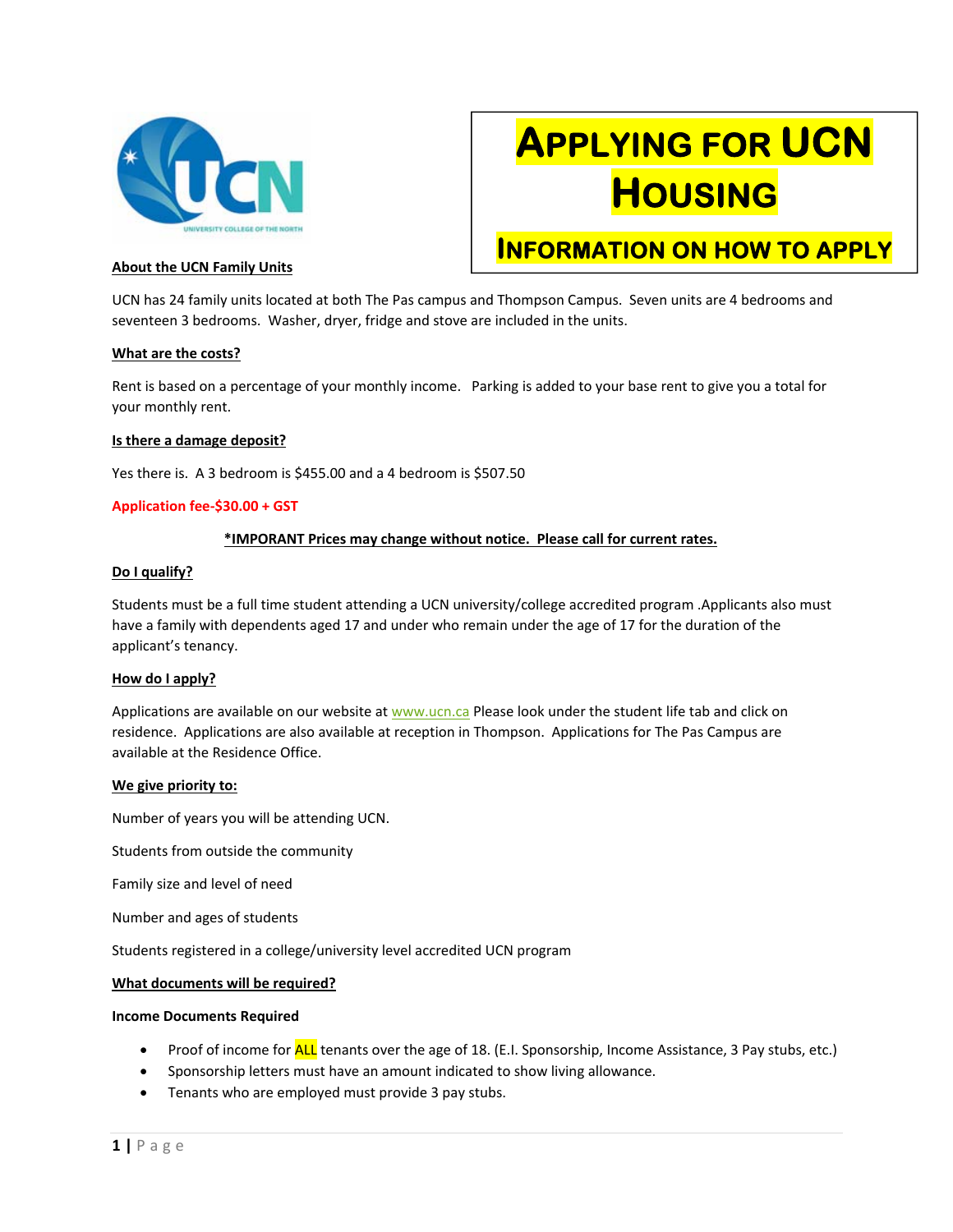# **Other Documents required (these must accompany the application)**

Applicant's UCN acceptance letter

# **Who can live in the home?**

Immediate family only can live in the unit which consists of a spouse and dependent children.

# **What is considered a family?**

A family consists of a student, spouse (may or may not be applicable), and dependent children under the age of 18 (required). **UCN apartments are for immediate family only.** Other children are considered if the applicant is a permanent guardian of that child. Single parents are welcome to apply.

# **What do I need to do first?**

# **Step 1.**

Submit the application to the housing office along with your acceptance letter and income information. Please email applications to : studentaccommodations@ucn.ca If faxing application to Thompson: **204‐677‐6416 or**. For The Pas applications: fax: **204‐627‐8668** 

# **Step 2.**

Collect the required documents and submit them as you submitted your application.

# **Step 3.**

Please call to check your status and ensure that your application is current and that no further information is required. **Due to the number of applications, applications are good for 6 months.** You must reapply after that time.

# **What will prevent me getting a unit?**

- Incomplete applications
- If there are supporting documents missing
- **If the contact information provided is not accurate. Please ensure your provided phone numbers are in service, correct and current.**
- If you don't have any dependants under the age of 18
- If you are not a full time student